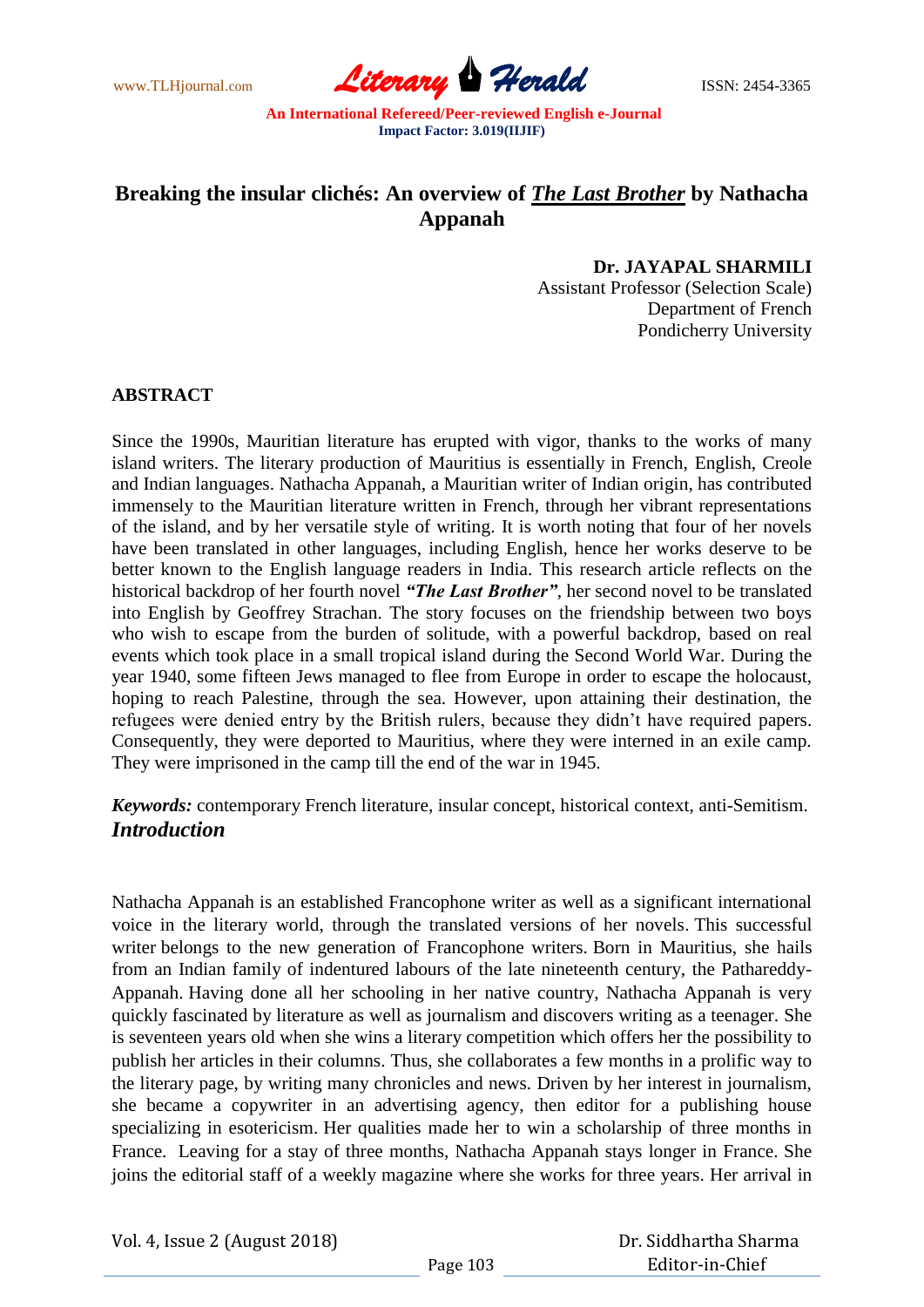

France marks not only the beginning of her career as a journalist, but also the resumption of her vocation as a writer. In six novels, she has seduced the public and the critics. Since the publication of her first novel in 2003 to that of her latest novel in 2016, the books of Nathacha Appanah were duly appreciated by critics and readers through its various representations of islands, including Mauritius, an island area characterized by varied connotations. Coming from an exotic island such as Mauritius, she has kept in touch with her roots by attributing a prominent place to the islands in all her novels, despite their contrasting plots. However, the island is just not a subject or a theme in Appanah's writing; she goes beyond the clichés and myths about islands, by representing the insular space through different shades, influenced by the historical, cultural and socio political background, set as the backdrop of her stories. It should be noted that her novels have been translated in16 countries.

*The Last brother*, the fourth novel by Nathacha Appanah, which has been translated in English in 2011, has its story set in Mauritius. But this time, the novelist tries to evoke an unknown period in the history of Mauritius during the Second World War, through the memories of a septuagenarian, who recounts his poignant childhood through two dimensions: on the one hand, it is about a beautiful friendship between two boys, having nothing in common except their gloomy childhood; on the other hand, it involves incorporating a historical element, a little known chapter of Mauritian History. The story features Raj, a young Mauritian, and David, a young orphan Jew, belonging to two different worlds, but destiny united them in the tropical island. Until the age of eight, Raj lived with his family in the village of Mapou, located in the north side of Mauritius. The year 1944 is a turning point in the life of Raj, who was the only survivor of a cyclone, which carried off his two brothers. Moreover, he was often beaten up by his angry and alcoholic father, who used to abuse him physically. It was then that the family decided to definitively leave Mapou, to settle in Beau Bassin. Despite this change of mood, little Raj was finding it difficult to accept the absence of his brothers, and plunged into his loneliness. Raj's father got a job as a warden at the prison of Beau-Bassin. It was there that he met David, a little Jew who was imprisoned with many other Jews. Although he spoke a foreign language, his presence and kindness were a great comfort to little Raj. From what he understood, David was from Prague and he was an orphan. At that time, Raj knew almost nothing about the devastating war. He had found a friend in the form of David, which was all that mattered. The two children were bound by a particular affection. David represented the long last brother, a soul mate for the local boy, who was longing to spend his time with his dear friend, despite knowing nothing about him. For the little Jew, who spoke only a few words, Raj was like a lifesaver angel who helped him come out of the internment camp, providing him with a safe and loving shelter. They started making small nocturnal getaways together, when everyone was asleep. Due to a hurricane, which broke a side of the prison wall, Raj decided to flee with David to Camp Mapou, where no one could find them. The two boys set off on a perilous adventure, for the road was strewn with natural obstacles, which had to be skillfully overcome. Raj harbored the illusion of wanting to become a family of three brothers again with David. Unfortunately, before his dream could come true, the little Mauritian faced a

 Dr. Siddhartha Sharma Editor-in-Chief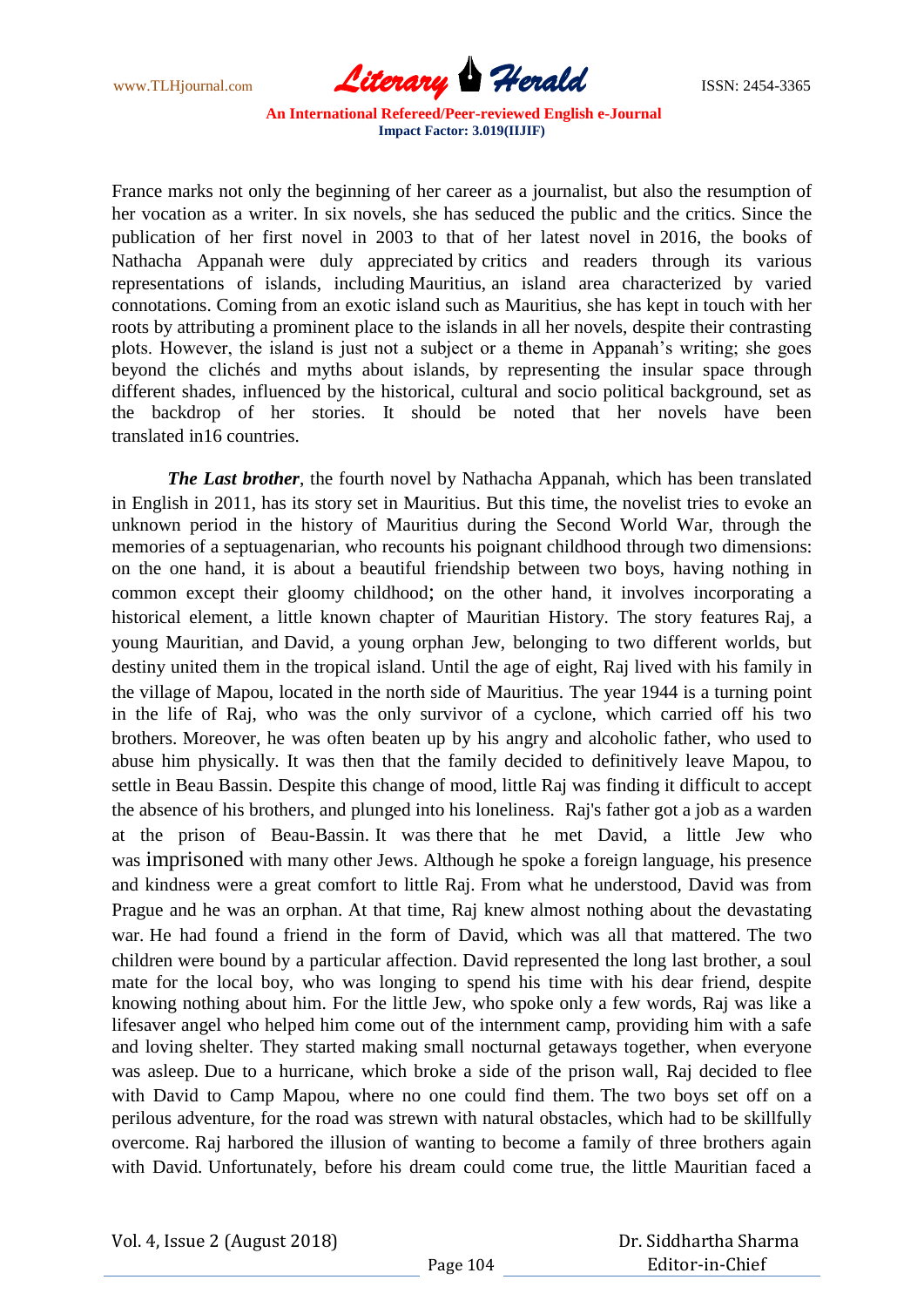

terrible drama: his dear friend could not survive the fever which he had been experiencing from the beginning of their escapade. It was only afterwards that Raj learned the truth about the internment of the Jews in the prison of Beau Bassin.

The historical context seems to add a new dimension to the friendship between Raj and David. During the year 1940, to escape Nazis prosecution, some 1500 Jews from central Europe embarked on an ancient steamer, the *Atlantic*, which promised to lead them to Palestine, the Promised Land. The Jews had no other way out than to join Israel, the land of their deliverance. So some decided to leave the country, to reach the Promised Land, which will serve as their only refuge. Unfortunately, when they tried to enter the port of Haifa, Palestine, without proper immigration papers, they were considered illegal immigrants by the British authorities, who refused the entry of these Jews in Palestine. The boat carrying the few hundred Jews was then redirected to Mauritius, a British colony. On December 26, 1940, two ships carrying some 1,500 Jews landed in Port Louis, more than a year after the beginning of the Second World War. Upon their arrival on the island, they were placed in the prison of Beau Bassin known as the detainment camp. Far from being considered political refugees, they were treated as prisoners. During these years of exile, the daily life of the Jews was painful, especially since they were not allowed to go out. Families were separated, and they suffered of shortage of food and adequate clothing. They remained incarcerated for five years, with no real contact with the outside world. Every day, they dreamt only of one thing: to reach Palestine. It was not until August 1945 that the refugees were brought to Haifa, leaving behind them a cemetery where 127 prisoners were buried. They died of diseases such as typhoid or tropical fever, since their bodies were weak due to the stress of a prison life. David was one of them. This incident marked forever the memories of Raj, who will remember these moments towards the end of his life. Regarding this particular novel of Nathacha Appanah**,** it is about exploring the interior of the country, and discovering its real picture, through its savagery and ferocity. Moreover, the representation of the island breaks the clichés and the myths attached to them, for they are often associated with sunshine and beautiful palm trees. However, *The Last brother* reveals the ferocious part of Mauritius, marked by the harshness of its land and the immense forest of Beau Bassin, often devastated by powerful cyclones. The story also leads us to follow the course of rivers and trails leading to secret locations. In this novel, nature appears somewhat ambivalent, sometimes destructive, and sometimes protective. Its rains and its terrible cyclones mark its destructive side. Nevertheless, it is nature that provides Raj's mother with natural resources, such as herbs, to prepare effective remedies for all kinds of ailments. Thus the island is illustrated through varied images: it is sometimes mysterious, sometimes full of resources, and often destructive by its unpredictable nature. While placing the island in a precise socio-political context, this novel by Nathacha Appanah deals with a rather delicate theme, while camouflaging it behind the story of a very special friendship, which transcends races and religions, even the years. While remaining a concept that dates back to the last century, anti-Semitism joins other forms of discrimination and racism that are topical, as well as the uprooting that faces any people torn from their country. In this particular case, the island space bears historical connotations, unknown to the world, going far beyond the usual

 Dr. Siddhartha Sharma Editor-in-Chief